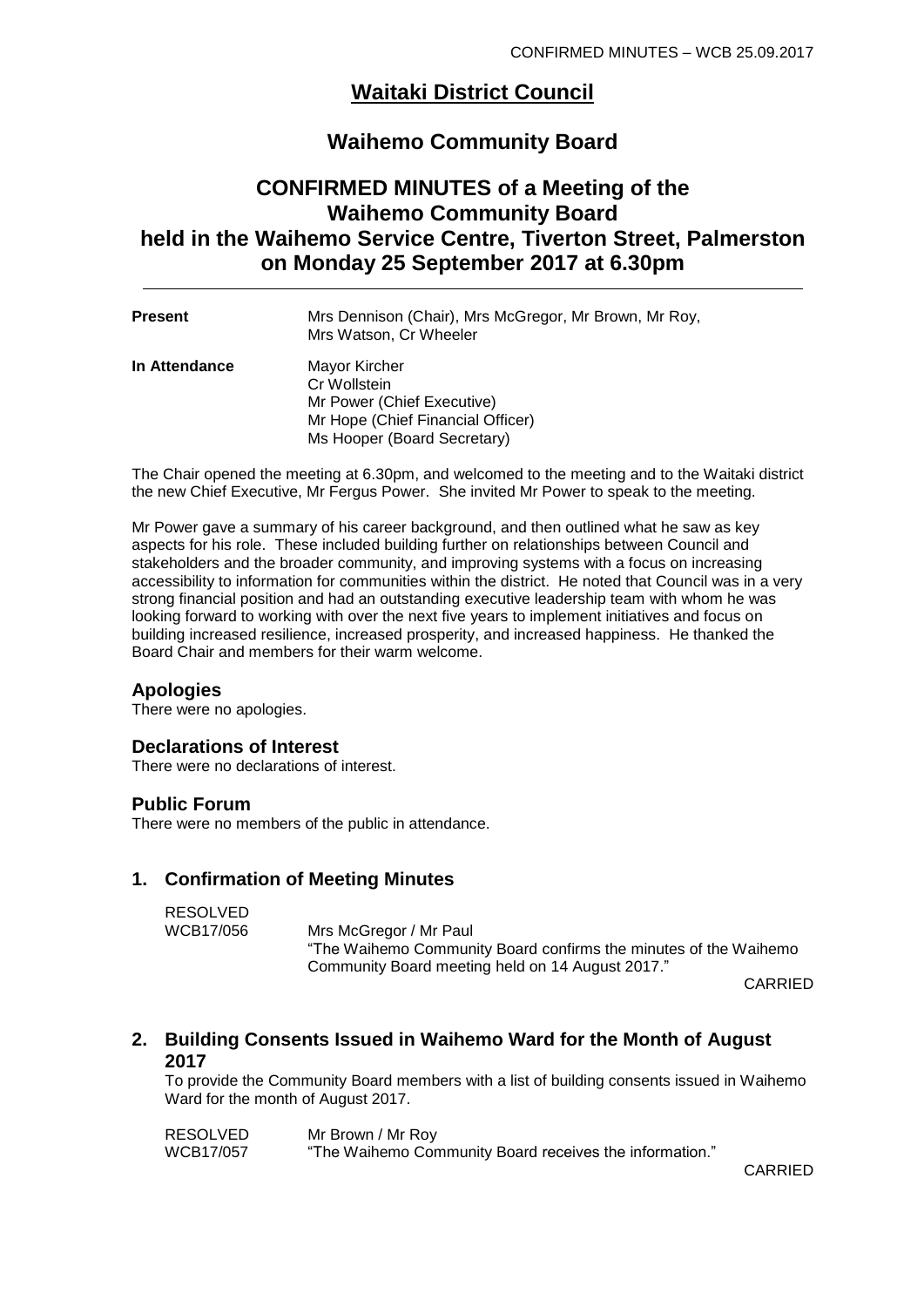# **3. Assets Update**

A memorandum had been circulated to update the Board on issues, operations and projects managed by the Assets Group, occurring within the Waihemo Ward since the last Board meeting.

RESOLVED WCB17/058 Mr Brown / Mrs McGregor

"The Waihemo Community Board receives the information."

CARRIED

### **4. Recreation Update**

A memorandum had been circulated to update the Waihemo Community Board on routine work, maintenance issues and progress on minor projects for the period 2 August to 13 September 2017.

```
RESOLVED<br>WCB17/059
```
Mr Brown / Mrs Watson "The Waihemo Community Board receives the information."

CARRIED

The Chair extended a "bouquet to Council" based on community feedback about how nice the cemetery is looking after recent work.

With regard to the big macrocarpa tree that posed a problem at the beach, the Chair advised Board members to note that it would make a difference to the view when it came down and that they may want to spread the word amongst the community to ensure the outcome did not come as a surprise.

### **5. Palmerston Town Clock**

To provide Waihemo Community Board members with options for the Palmerston Town Clock following requests from Palmerston residents to repair.

RESOLVED<br>WCB17/060

Mrs McGregor / Mrs Watson "The Waihemo Community Board recommends: That Council places the repairs to the Palmerston Town Clock on hold and arranges a workshop to discuss options."

CARRIED

During the ensuing discussion, workshop items were AGREED as follows:

- New or a repaired clock (costs to be available for both, for comparison)?
- How many faces (two would probably be enough)?
- Location the clock was currently in a prime position, and ideally, it would stay there
- If the clock remained where it is, then the tree would need to be considered (it was doing a lot of damage to the pavement)

Process steps from this point forward were AGREED as follows:

- 1. Board members would first discuss the workshop issues amongst themselves first.
- 2. Then, Board members would seek feedback on those issues from the community.
- 3. The Board would determine which workshop items were required, based on community feedback, and advise Council officers of same.
- 4. Council officers would source information in response to the workshop issues raised, and provide it to the Board in the form of workshop paper/s.
- 5. The workshop would be scheduled as soon as practicable, to determine and agree on a way forward for the Palmerston Town Clock.

It was further AGREED that it was unlikely all of the steps would be achieved before the next Waihemo Community Board meeting scheduled for 6 November, but it was hoped that the workshop could be held before Christmas.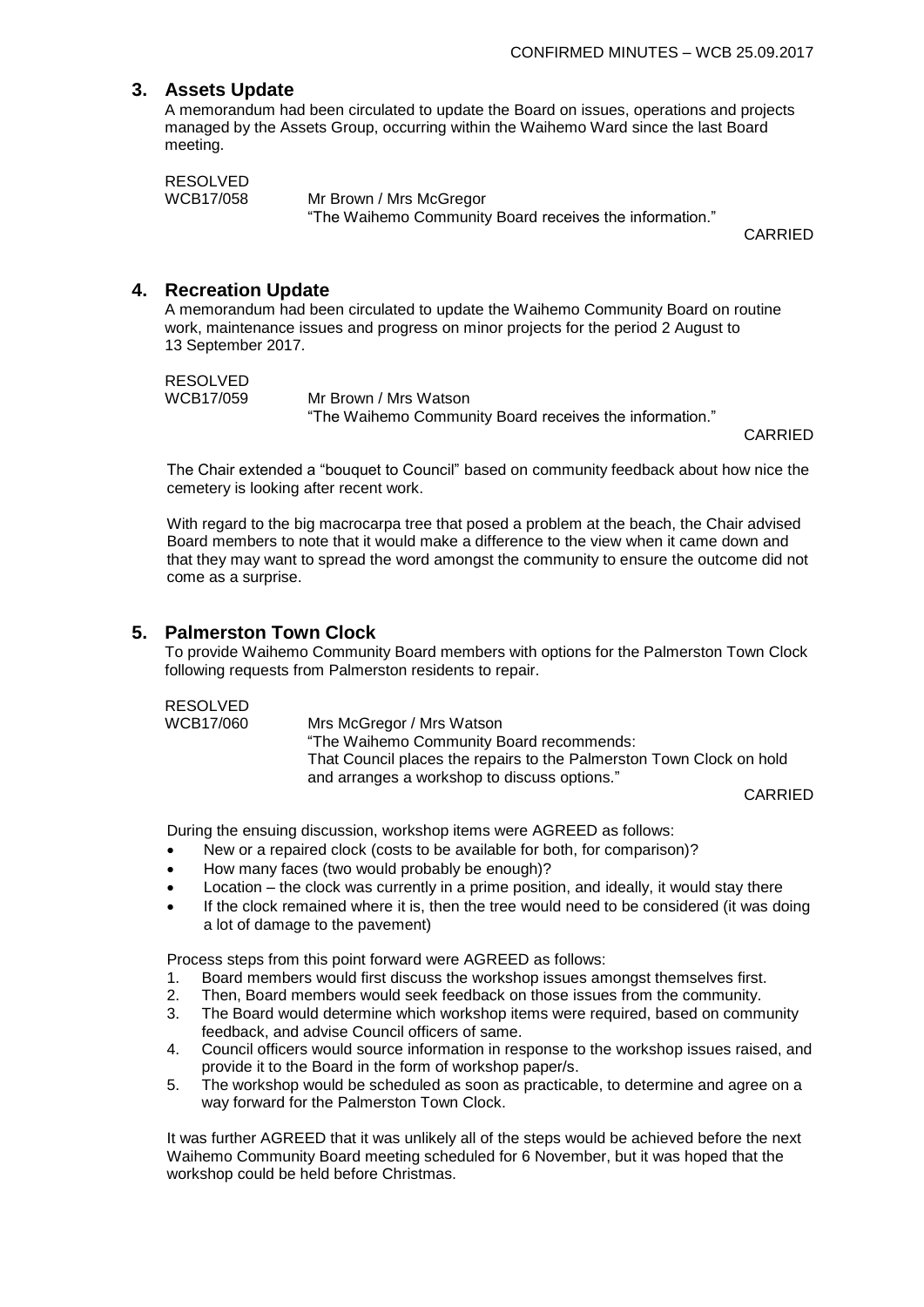## **6. Chairperson's Report**

To present the Waihemo Community Board Chairperson's Report to the meeting.

RESOLVED<br>WCB17/061

Mr Roy / Mr Brown

"That the Waihemo Community Board receives the Chairperson's report."

CARRIED

The Chair briefed Board members on the following additional items:

- East Otago Field Days, 18-19 October. Extremely positive about number of stalls.
- Heather and Kathy went to A&P AGM They are in good heart, and do a lot of work for the community, especially for children.
- An update on Hampden Hall Committee Chair Gary Johnston has resigned after 34 years service; he has done a sterling job for the community, and the Board Chair thought it would be good to thank him for that. Virginia Powell also resigned as Secretary.
- Flaxes Retreat getting busier all the time.
- 45 amenity rate ideas came in from Palmerston and Hampden; they would be considered next week. Comments were mainly positive. Ideas that were not amenity rates had been forwarded to the Parks unit.
- Waihemo Community ward visit this Friday.
- Community Board training Representation Review pages here.
- Shag project
- Tourism Waitaki Ocean to Alps Summit.

ACTION POINT: A letter of thanks to be written to Gary Johnston, Chair of Palmerston Combined Halls Committee, for his 34 years of service on the Committee in various roles.

Chair / Secretary

# **7. Community Board Members' and Councillor's Reports (verbal)**

### **Heather McGregor:**

- Hampden Hall Committee meeting, RSA Trust AGM,
- Workshops in Oamaru on 30 August
- 4 September Waihemo Community Board meeting
- Palmerston Amenity Rates meeting
- Potholes have been fixed around town.

### **Carol Watson:**

- Tagging along informal meeting here in early Sept.
- Palmerston amenity rates meeting
- Zone meeting in Gore
- Hampden amenity rate get together
- Combined Halls AGM ended up secretary.

### **Paul Roy:**

- Palmerston amenity rates meeting
- Local catch ups
- Thank you to Council for grader appearance in our area recently

### **Ken Brown:**

- Had a follow up re roading complaint. Got a result. That is good to see; the sort of thing we should be trying to do.
- Informal meeting with Board.
- Continued informal discussions with board members.
- Hampden Hall Committee meeting.

### **Jan Wheeler:**

- Council meeting 16 September.
- Talked to ORC Simon Stephenson re meeting up by end of August.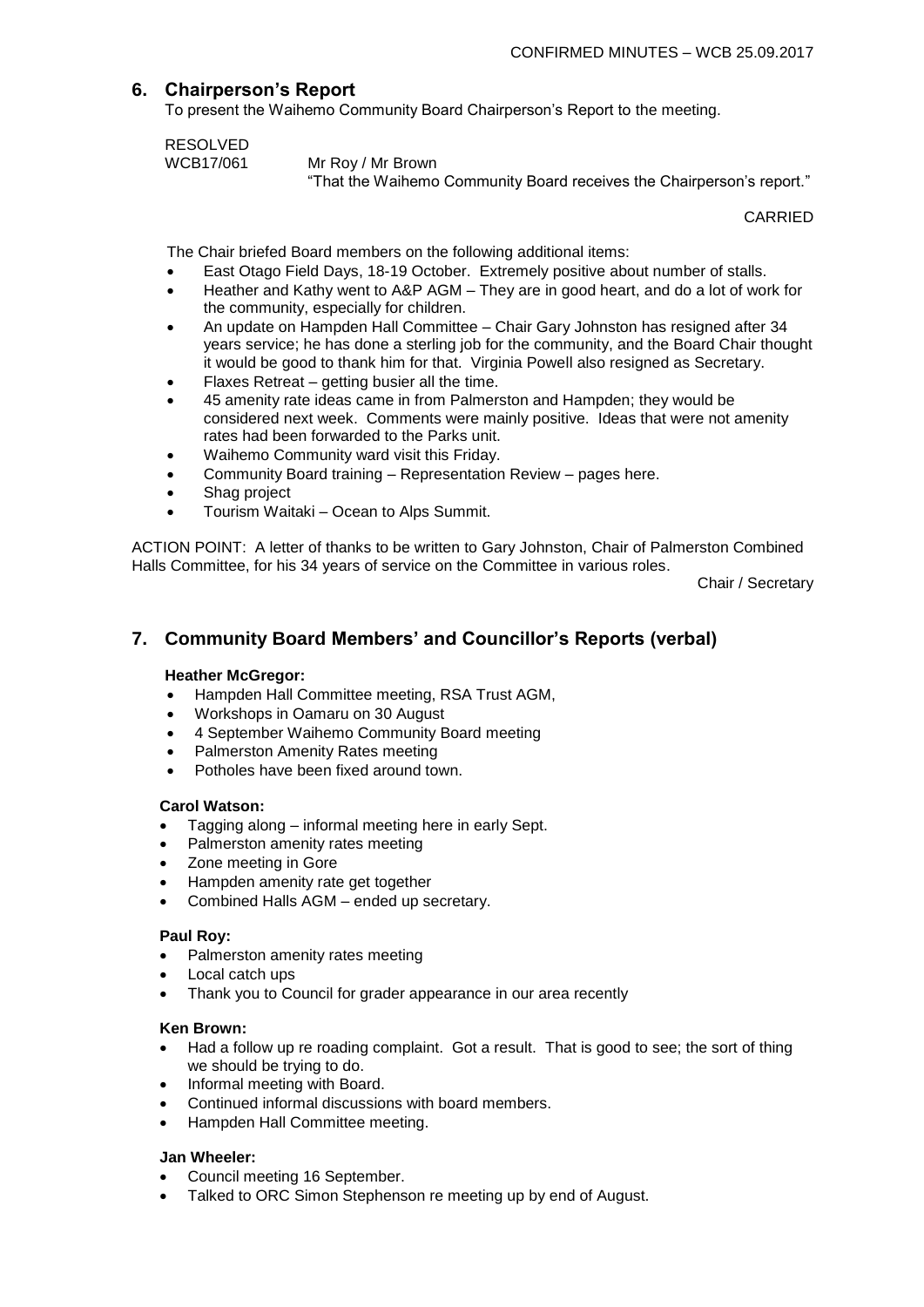- 26 August 15 of millennium walkway group met to discuss how we might do something on the track.
- Request from Hampden school boy getting a 20km sign outside school. Elton Crane has written to school as well.
- Good to see enthusiastic Field Days event team.

RESOLVED<br>WCB17/062 Mrs McGregor / Mrs Watson "That the Waihemo Community Board receives the reports from Community Board Members and the local Councillor."

# **8. Information Report – Mayor, Acting Chief Executive, and Health and Safety Updates**

To provide Waihemo Community Board members with a copy of the following items for information:

- Mayor's and Acting Chief Executive's Report to 13 September 2017 Council meeting
- Customer Services Group Manager Health and Safety Update to 30 August 2017 Customer Services Committee Meeting

Mayor Kircher spoke to his report, and highlighted key issues:

- Observatory Retirement Village
- Good progress on NOIC
- Dr Cloete acknowledgment of his great work for the Council and the District
- Hamlac pipeline good progress being made; getting close to Hampden now
- Field Days up to 105 exhibitors, which is very impressive

He also noted his attendances at the following two events:

- "Candidates night" in Palmerston the Mayor congratulated the community for getting all parties to have a representative in attendance. Participants had a good chance to hear from them all.
- Promotion of Palmerston meeting there had been good discussion on the opportunities and challenges. It was great to get more houses into Palmerston, but that created problems with the rising cost of land. There were some small things that Council could do to minimise the risk, but such issues would always come down to a commercial decision for developers. He extended an open invitation for members of the Waihemo community to put forward their ideas on how to resolve or deal with such issues. The Chair acknowledged the invitation, and encouraged Board members to share it with their communities and to pass back any comments.

The **Acting Chief Executive's report** and **Health and Safety Update** were taken as read.

RESOLVED

WCB17/063 Mr Roy / Mr Brown "That the Waihemo Community Board receives the Information Report."

CARRIED

### **Verbal Updates:**

### **From Executive Management – Mr Hope**

- Auditors would be onsite next week.
- FY 2017 would end with a good financial result for Council, which was a good position to be in going into Long Term Plan consultations.
- Financial summaries of the accounts were expected to be available for the next Board meeting.
- Jason Gaskill has resigned as General Manager of Tourism Waitaki and the Board is now considering the appropriate process to recruit his replacement. Customer Services General Manager Lisa Baillie had been advising them. It was hoped someone could be appointed before Christmas. However, Mr Gaskill had agreed to stay on until someone is able to commence in the role, especially to get through the very busy December – February summer season.